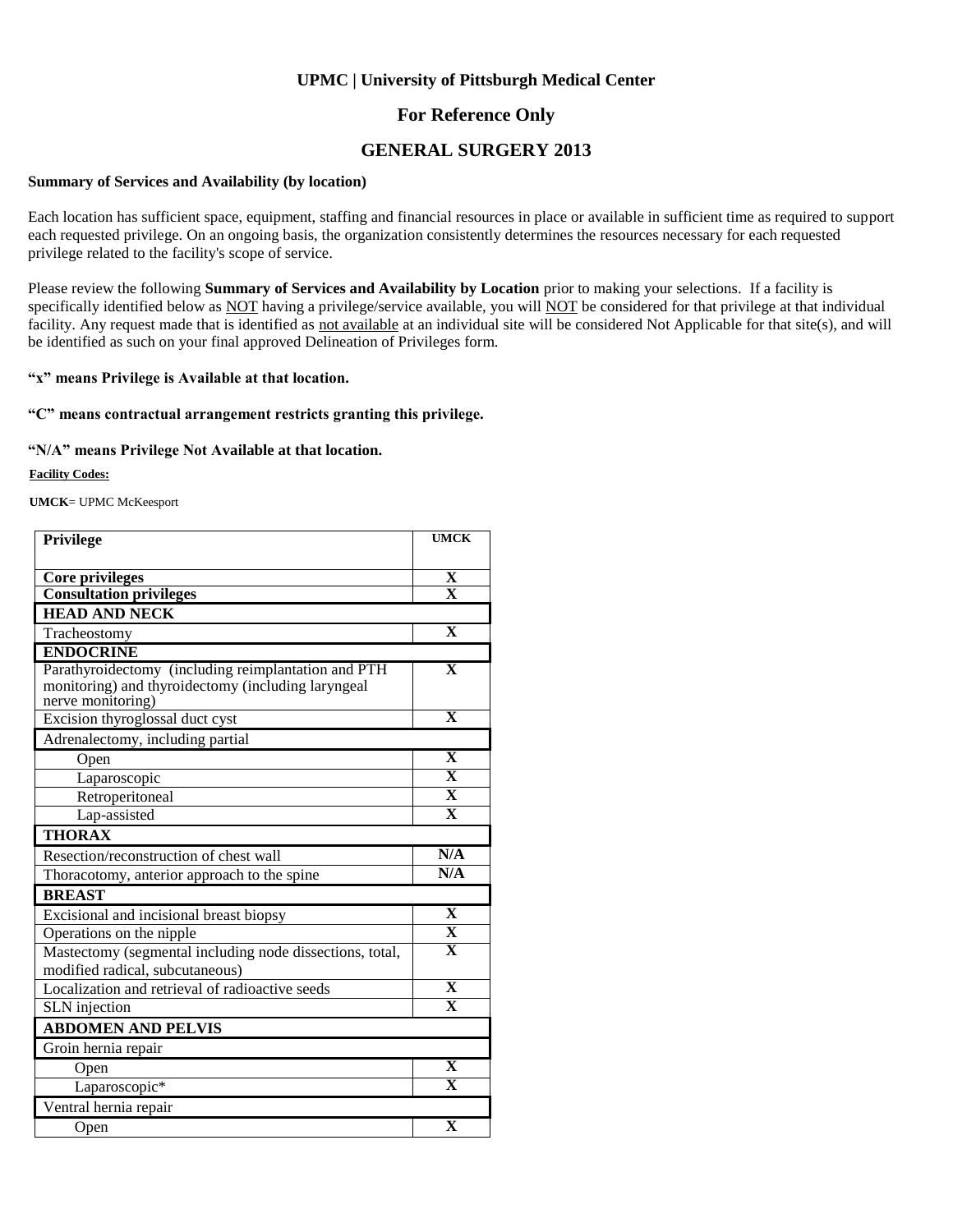# **For Reference Only**

## **GENERAL SURGERY 2013**

Page 2 of 5

| Privilege                                                   | <b>UMCK</b>             |
|-------------------------------------------------------------|-------------------------|
| Laparoscopic*                                               | $\overline{\mathbf{X}}$ |
| Umbilical hernia repair                                     |                         |
| Open                                                        | X                       |
| Laparoscopic*                                               | $\bf{X}$                |
| Peritoneal/retroperitoneal dissection (e.g. for exposure of | x                       |
| the spine or lymphadenectomy)                               |                         |
| Exploratory laparotomy/laparoscopy                          | X                       |
| Diaphragmatic Herniorrhaphy                                 | $\overline{\mathbf{X}}$ |
| <b>ALIMENTARY TRACT</b>                                     |                         |
| Esophagectomy                                               | N/A                     |
| Nissen fundoplication                                       |                         |
| Open                                                        | X                       |
| Laparoscopic                                                | $\mathbf X$             |
| Gastrectomy, gastroenterostomy, gastrostomy                 |                         |
| Open                                                        | $\overline{\textbf{X}}$ |
| Laparoscopic*                                               | $\overline{\mathbf{X}}$ |
| Vagotomy except highly selective                            | x                       |
| Highly selective vagotomy                                   |                         |
| Open                                                        | $\overline{\mathbf{X}}$ |
| Laparoscopic*                                               | $\overline{\mathbf{X}}$ |
| Cholecystectomy (all techniques), cholecystostomy,          | $\overline{\mathbf{X}}$ |
| common bile duct exploration                                |                         |
| Appendectomy                                                |                         |
| Open                                                        | X                       |
| Laparoscopic                                                | X                       |
| Incision, excision, resection of intestine, including       | $\overline{\mathbf{X}}$ |
| placement of enterostomy                                    |                         |
| Hemorrhoidectomy, Stapled hemorrhoidectomy,                 | $\mathbf X$             |
| sphincterotomy, fistulotomy and other techniques            | $\overline{\mathbf{X}}$ |
| Transanal excision/fulguration of anorectal<br>mass         |                         |
| Repair enterocele/rectocele*                                | X                       |
| Reconstructive perineal procedures (sphincteroplasty,       | N/A                     |
| repair vesico-vaginal-enteric fistula)*                     |                         |
| Colectomy (all)/colostomy                                   |                         |
| Open                                                        | X                       |
| Laparoscopic <sup>*</sup>                                   | $\mathbf X$             |
| Transanal                                                   |                         |
| <b>TEMIS</b>                                                | N/A                     |
| <b>TEMS</b>                                                 | N/A                     |
| Splenectomy                                                 |                         |
| Open                                                        | X                       |
| Laparoscopic*                                               | X                       |
| Abdominoperineal resection                                  |                         |
| Open                                                        | $\overline{\mathbf{X}}$ |
| Laparoscopically assisted*                                  | X                       |
| Restorative proctocolectomy*                                | N/A                     |
| Liver resections*                                           |                         |
|                                                             |                         |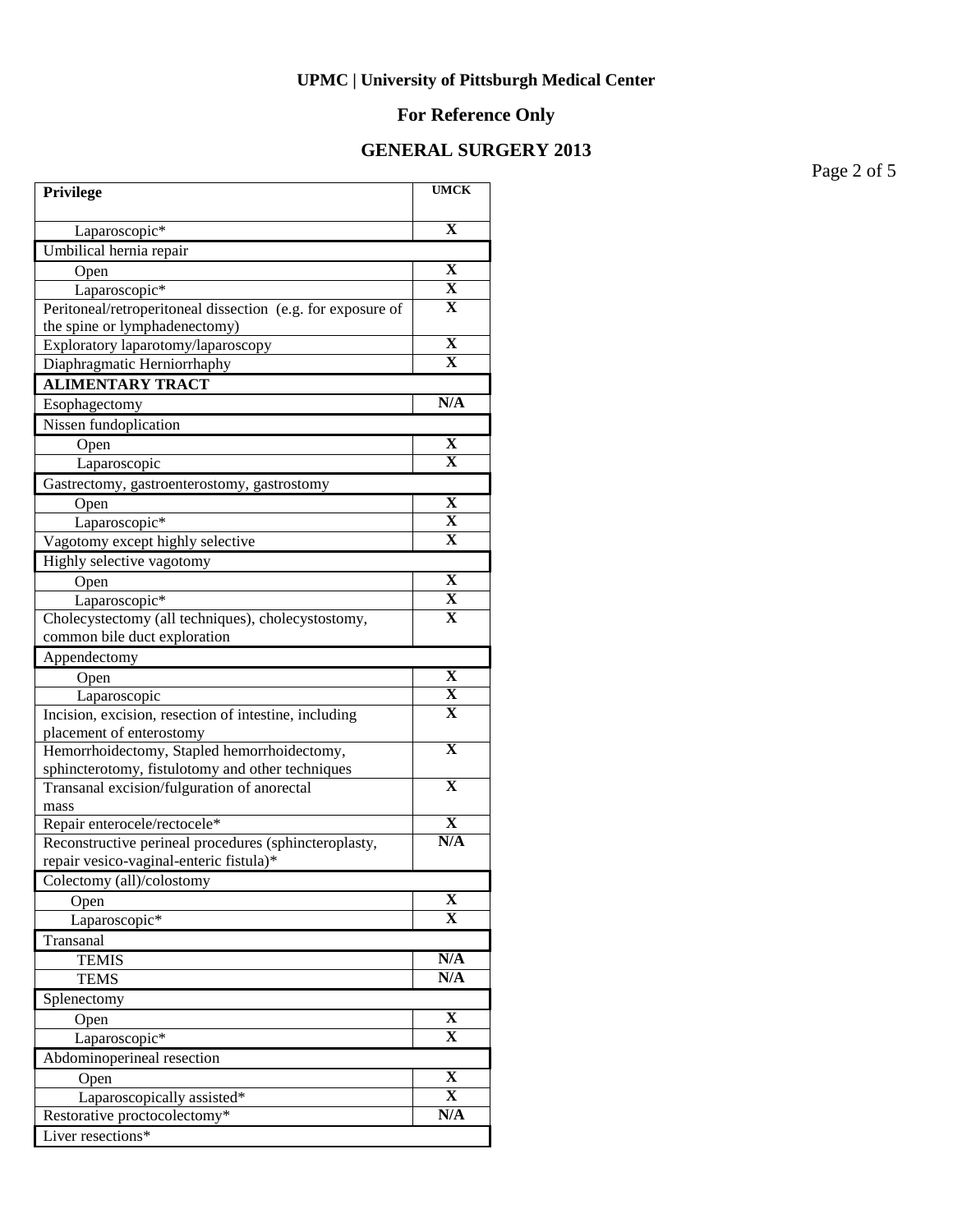# **For Reference Only**

## **GENERAL SURGERY 2013**

Page 3 of 5

| Privilege                                                            | <b>UMCK</b>             |
|----------------------------------------------------------------------|-------------------------|
| Open                                                                 | $\mathbf X$             |
| Laparoscopic                                                         | $\mathbf{X}$            |
| Pancreas resections/debridement                                      |                         |
| Open                                                                 | X                       |
| Laparoscopic                                                         | $\mathbf X$             |
| Pancreatectomy                                                       | $\overline{\mathbf{X}}$ |
| <b>GENITOURINARY TRACT</b><br>(In conjunction with other procedures) |                         |
| Insertion cystostomy tube                                            | N/A                     |
| Partial cystectomy, bladder repair                                   | N/A                     |
| Nephrectomy                                                          | N/A                     |
| Hysterectomy                                                         | N/A                     |
| Salpingooophorectomy                                                 | N/A                     |
| <b>SKIN/SOFT TISSUE/BONE</b>                                         |                         |
| Regional lymph node dissections,                                     |                         |
| partial/complete including sentinel node techniques                  |                         |
| Cervical                                                             | $\mathbf X$             |
| Axillary                                                             | $\overline{\mathbf{X}}$ |
| Mediastinal                                                          | $\overline{\mathbf{X}}$ |
| Periaortic                                                           | $\overline{\mathbf{X}}$ |
| Pelvic                                                               | $\overline{\mathbf{X}}$ |
| Sentinel Node Biopsy                                                 | $\overline{\mathbf{X}}$ |
| Skin grafting, partial and full thickness                            | $\overline{\mathbf{X}}$ |
| Fasciotomy                                                           | $\overline{\mathbf{X}}$ |
| Amputations                                                          | $\overline{\mathbf{X}}$ |
| Biopsy peripheral nerve                                              | $\overline{\mathbf{X}}$ |
| <b>TRAUMA</b>                                                        |                         |
| Pericardial window/pericardiocentesis                                | $\mathbf X$             |
| Lung lobectomy                                                       | $\overline{\textbf{X}}$ |
| Pneumonectomy                                                        | $\overline{\textbf{X}}$ |
| Procedures on Esophagus<br>Teletrauma                                | $\mathbf X$<br>N/A      |
| <b>ENDOSCOPY</b>                                                     |                         |
|                                                                      | N/A                     |
| Esophagogastroduodenoscopy/biopsy<br>Esophageal stent placement      | N/A                     |
|                                                                      | $\mathbf X$             |
| Percutaneous endoscopic gastrostomy<br>Laryngoscopy                  | N/A                     |
| Bronchoscopy/biopsy                                                  | N/A                     |
| Anoscopy/Proctoscopy                                                 | X                       |
| Sigmoidoscopy/Colonoscopy/Biopsy/                                    | N/A                     |
| Polypectomy/Stents                                                   |                         |
| <b>BURN SURGERY</b>                                                  | N/A                     |
| <b>INTRAOPERATIVE ULTRASOUND</b>                                     | X                       |
| <b>ULTRASOUND</b>                                                    |                         |
| Focused Abdominal Sonogram for Trauma                                | N/A                     |
| (FAST)                                                               |                         |
| <b>VIDEOMAPPING</b>                                                  |                         |
| Videoassisted parathyroidectomy/thyroidectomy                        | N/A                     |
| Videoassisted neuroendocrine tumor resection                         | N/A                     |
|                                                                      |                         |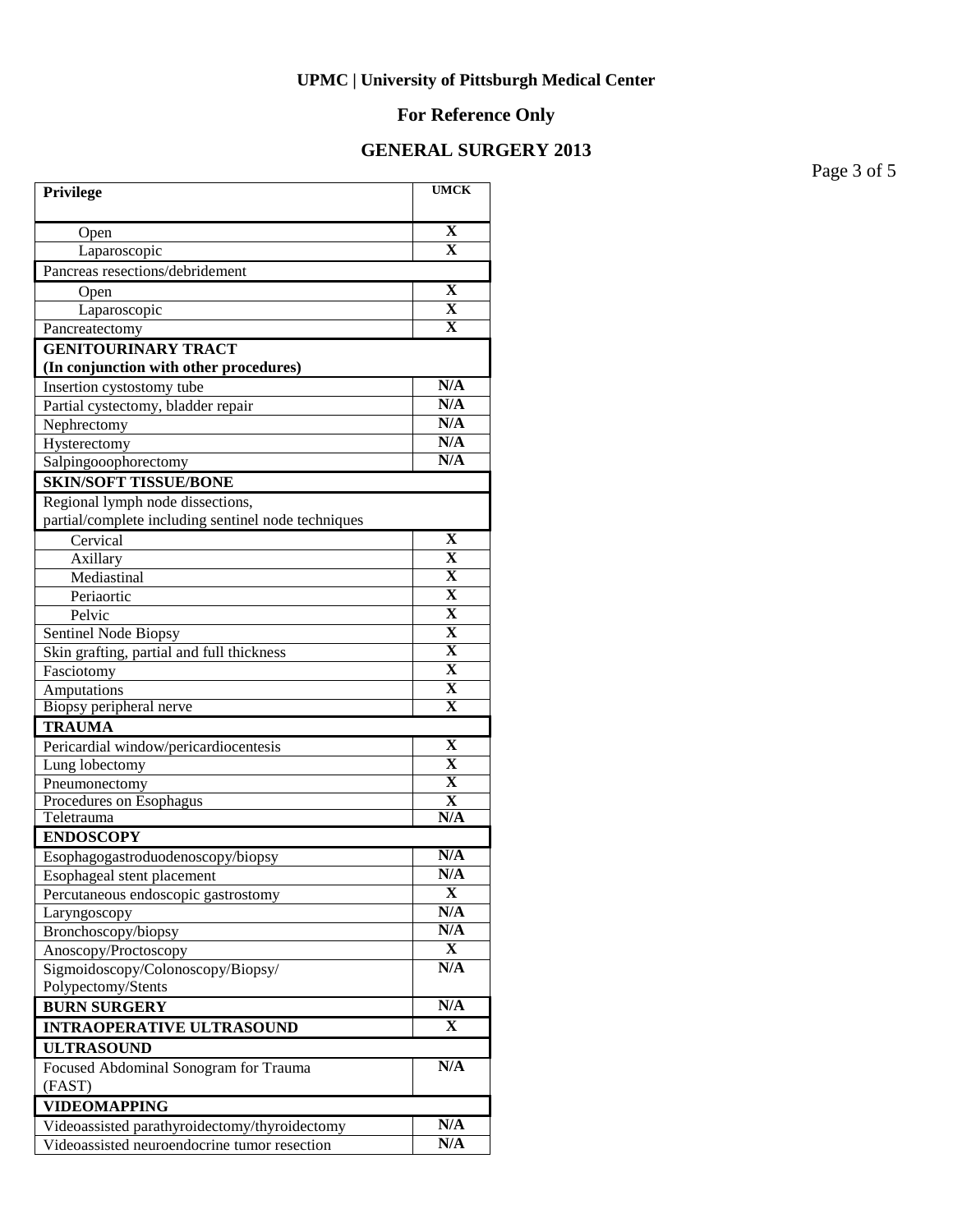# **For Reference Only**

## **GENERAL SURGERY 2013**

Page 4 of 5

| Privilege                                                                               | <b>UMCK</b>             |
|-----------------------------------------------------------------------------------------|-------------------------|
| Intraoperative Nuclear Mapping (Gamma Probe)                                            | N/A                     |
| <b>TELEMEDICINE</b>                                                                     |                         |
| <b>ROBOTICS (Certificate Required)</b>                                                  | N/A                     |
| <b>FLUOROSCOPY</b> (Certificate Required)                                               | $\mathbf x$             |
| <b>LASER</b>                                                                            |                         |
| Nd:YAG                                                                                  | $\mathbf X$             |
| CO <sub>2</sub>                                                                         | $\overline{\mathbf{X}}$ |
| KTP:YAG                                                                                 | $\overline{\mathbf{X}}$ |
| Argon                                                                                   | $\overline{\mathbf{X}}$ |
| Excimer-308 nm                                                                          | N/A                     |
| Diode-532 nm                                                                            | N/A                     |
| Diode-630 nm                                                                            | N/A                     |
| Diode-810 nm                                                                            | N/A                     |
| Diode (Indigo) - 832 nm                                                                 | N/A                     |
| Ho:YAG                                                                                  | N/A                     |
| <b>ANESTHESIA</b>                                                                       |                         |
| <b>Moderate Sedation</b>                                                                | $\mathbf X$             |
| <b>CRITICAL CARE</b>                                                                    |                         |
| Medical supervision of intensive care unit patients,                                    | $\mathbf X$             |
| emergency transport, critical illness, and multi-system                                 |                         |
| organ failure                                                                           |                         |
| Arterial catheter insertion                                                             | X                       |
| Central venous and percutaneous dialysis catheter                                       | $\mathbf{x}$            |
| insertion                                                                               |                         |
| Pulmonary artery catheter insertion                                                     | N/A                     |
| Pericardiocentesis                                                                      | $\mathbf X$             |
| Interpretation and management of hemodynamic data                                       | X                       |
| Initiation and management of vasoactive and/or anti-                                    | N/A                     |
| arrhythmic drug infusions                                                               |                         |
| Debrillation/cardioversion                                                              | $\mathbf X$<br>N/A      |
| Transthoracic echocardiography (limited)                                                | N/A                     |
| Airway management of the non-intubated patient<br>Endotracheal intubation (oral, nasal) | N/A                     |
| Cricothyrotomy                                                                          | $\mathbf X$             |
|                                                                                         | $\overline{\mathbf{X}}$ |
| Percutaneous tracheostomy<br>Bronchoscopy                                               | X                       |
| Thoracentesis                                                                           | X                       |
| Thoracostomy tube insertion/management                                                  | X                       |
| Mechanical ventilation – initiation and management                                      | N/A                     |
| Renal replacement therapy management                                                    | N/A                     |
| Nutritional management of the ICU patient                                               | X                       |
| Lumbar puncture                                                                         | N/A                     |
| Intercostal nerve block                                                                 | X                       |
| Cardiopulmonary resuscitation                                                           | X                       |
| Abdominal paracentesis                                                                  | X                       |
| Diagnostic ultrasonography                                                              | X                       |
| Fluoroscopy                                                                             | X                       |
| Administration of intermittent and continuous sedation,                                 | N/A                     |
| analgesia, and intravenous anesthetics for management of                                |                         |